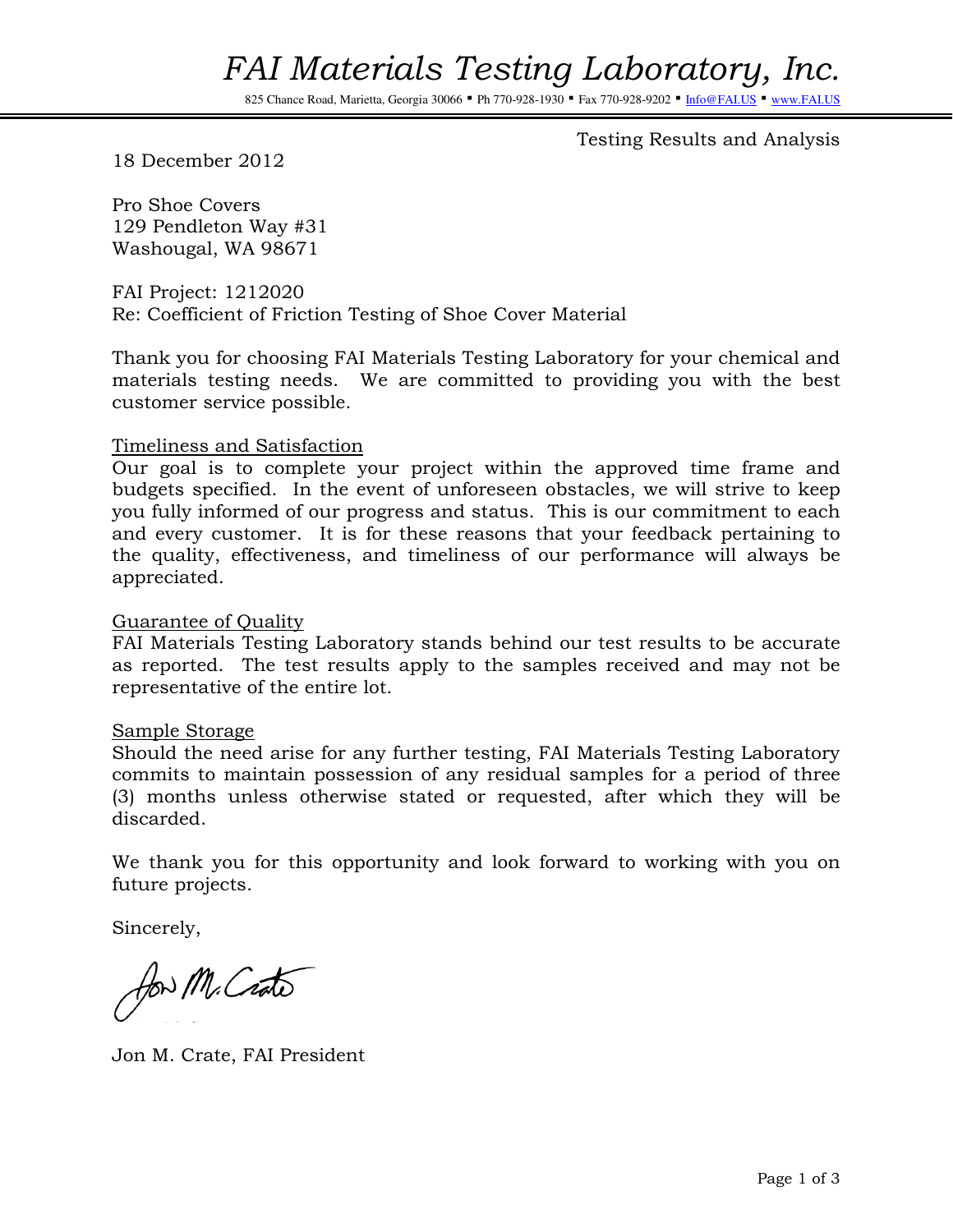## FAI Materials Testing Laboratory, Inc.

825 Chance Road, Marietta, Georgia 30066 · Ph 770-928-1930 · Fax 770-928-9202 · Info@FAI.US · www.FAI.US

### Testing Results and Analysis

#### Introduction

FAI Materials Testing Laboratory received ten 4.5" x 4.5" samples of material used to make 'Pro Shoe Covers', five 5" x 10" tile samples, and four 5" x 10" wood flooring samples for coefficient of friction testing.

#### Friction Testing

The shoe cover material was cut into  $2.5$ " x  $2.5$ " squares and tested against both the wood flooring and tile samples to determine the coefficients of static and kinetic friction. An Instron Universal Testing Machine Model 4201 with the sled and plane set up according to ASTM D 1894 was used. The sled apparatus was pulled at a rate of 6 in/min and the weight of the sled used was 2273.5 g. Table 1 summarizes the results of friction testing of the shoe covers against the provided wood flooring samples and Table 2 summarizes the results of friction testing against tile.

|         | <b>Coefficient</b> | <b>Coefficient</b> |
|---------|--------------------|--------------------|
| Sample  | of Static          | of Kinetic         |
|         | <b>Friction</b>    | <b>Friction</b>    |
|         | 1.42               | 1.29               |
| 2       | 1.48               | 1.34               |
| 3       | 1.39               | 1.29               |
| 4       | 1.59               | 1.46               |
| 5       | 1.32               | 1.18               |
| Average | 1.44               | 1.31               |

Table 1: Coefficient of Static and Kinetic Friction for Shoe Covers Against Wood Flooring

Table 2: Coefficient of Static and Kinetic Friction for Shoe Covers Against Tile

| <b>Sample</b> | <b>Static</b><br><b>Friction</b> | Coefficient of Coefficient of<br><b>Kinetic</b><br><b>Friction</b> |
|---------------|----------------------------------|--------------------------------------------------------------------|
|               | 1.34                             | 1.24                                                               |
| 2             | 1.27                             | 1.15                                                               |
| З             | 1.33                             | 1.20                                                               |
|               | 1.34                             | 1.20                                                               |
| 5             | 1.28                             | 1.12                                                               |
| Average       | 1.31                             | 1.18                                                               |